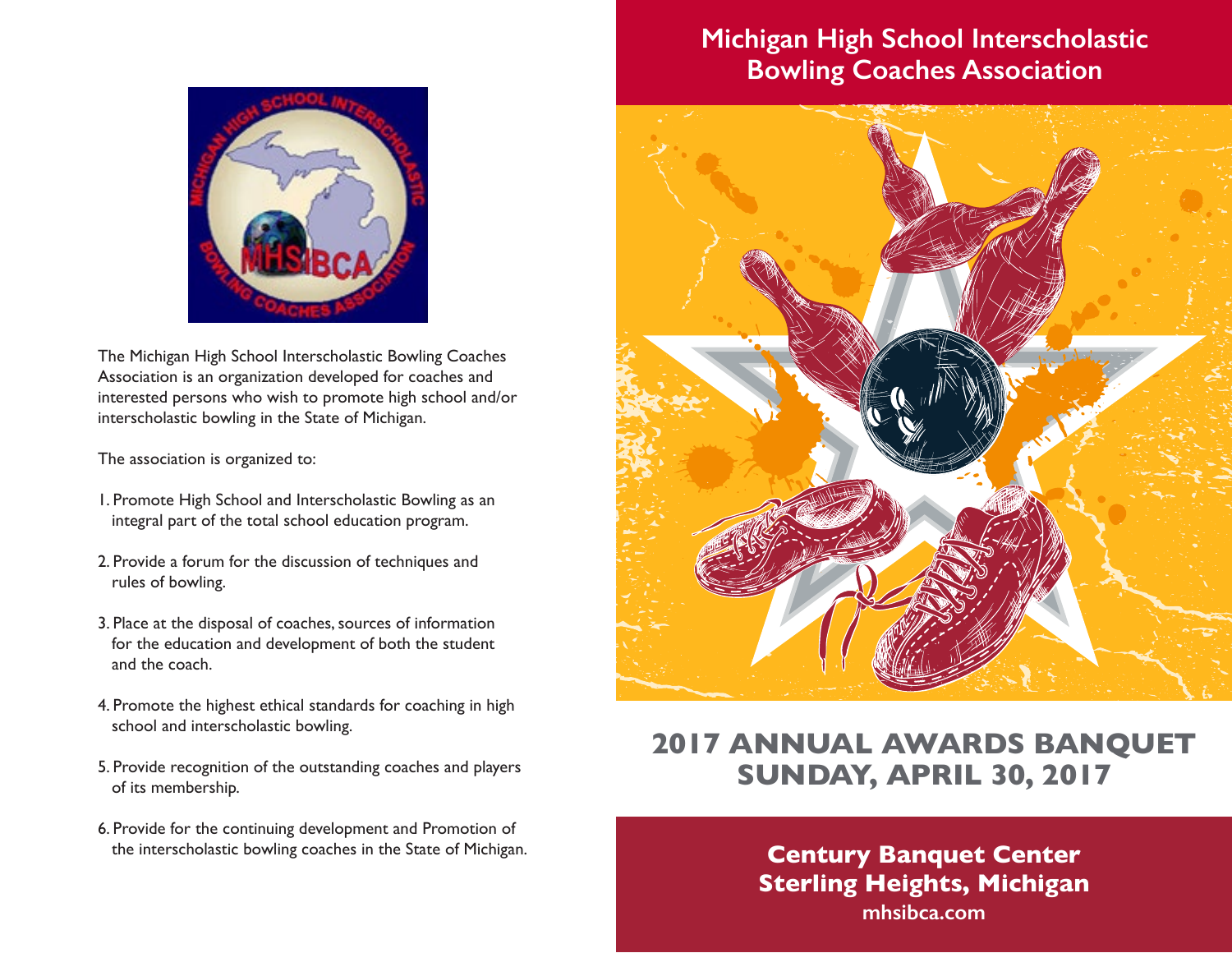## **EXECUTIVE OFFICERS**

**Pre side nt** Dave Kowalski

**First Vice Pre side nt** Mike Roach

> **Se cre tary** Tres Smith

**Tre asure r** Robert Tubbs

**Se rge ant-At-Arms** Scott Curtis

## **EXECUTIVE COMMITTEE**

**Re gion 1 - Southwe st Michigan** Sue Hutchings, Representative

**Re gion 2 - Southe ast Michigan** Jim DeLong, Representative

**Re gion 3 - We st Ce ntral Michigan** Ken Shunk, Representative

**Re gion 4 - East Ce ntral Michigan** Robert McKinnon, Representative

**Re gion 5 - Northe rn We st Michigan** Suzy Thayer, Representative

> **East Side At-Large Dire ctor** Bob Ariss, Representative

**We st Side At-Large Dire ctor** Roger Schildroth, Representative

> **WEBMASTER** Robert Ploof, Jr.



 $M$ etrol **DETROIT** & SKILLS CENTEI





David V. Kowalski President

823 North Euclid Avenue<br>Bay City, MI 48706<br>euclidauto@speednetllc.com euclidauto.com



Phone: 989-684-5400 Fax: 989-684-9830 Cell: 989-860-6887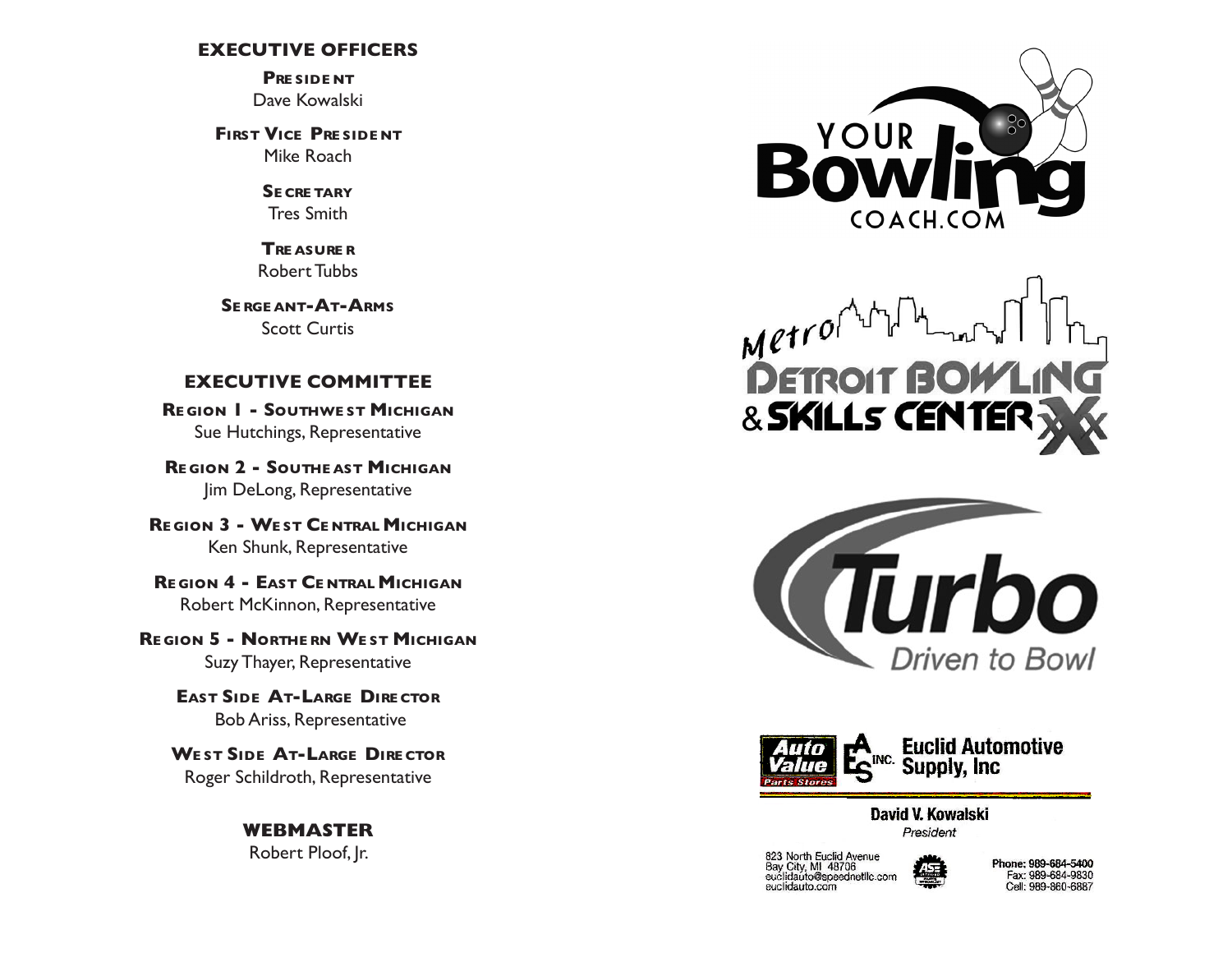## **MHSIBCA Hall of Fame Members**

## **2011**

Rudy Godefroidt, Educator Keith Krueger, Hemlock Boys Coach Robert Lomonaco, Proprietor & Coach Sue Hutchings, Proprietor & Coach Sue Herman, Coldwater Girls Coach

## **2010**

Dave Kowalski, Coach Bangor John Glenn Judy Jaeger, Coach Livonia Ladywood James Teuber, Proprietor, Richfield Bowl Jerry Dunlap, Computer Programmer Craig Block, Coach, Bangor John Glenn

## **2009**

Brian Bannasch, Coach, Rogers City Paul Bentley, Coach Hudsonville Robert Soloman, Coach Utica Ford ll Rick Dodick, Proprietor, Monitor Lanes Jerome Doyle, Proprietor, Colonial Lanes

#### **2008**

Deborah Alexander, Flint Metro Conference Carl Doornbos, Coach, Rockford HS Randy Shank, Proprietor, Sunnybrook Lanes

#### **2007**

Tracy Long, Coach, New Lothrop Clay Sandberg, Coach, Ishpeming/Negaunee Tom Stockton, Coach, Sterling Heights Stevenson

#### **2006**

Harry Burkey, Founder, MHSIBCA Assn. James Pellerito, Coach, East Kentwoon Mark Voight, Proprietor, Community Bowling Ctrs.

## **2003**

Scott Bennett, Director, BCAM Matt Fiorito, Sports Writer, Detroit Free Press Greg Gumtow, Commissioner, SE Michigan Michael Martus, Founder, MHSIBCA Assn. Ron Tomassoni, Founder, MHSIBCA Assn.

## **2017 All State Teams – Division 1**

# **BOYS**

|                                       | <b>FIRST TEAM</b>              |              |
|---------------------------------------|--------------------------------|--------------|
| <b>TARAN HEERSMA</b>                  | <b>UTICA</b>                   | 12           |
| <b>JAMES MITCHELL</b>                 | <b>GRAND HAVEN</b>             | 12           |
| <b>JORDAN BELLAIR</b>                 | <b>MONROE</b>                  | 12           |
| <b>BRANDON KREINER</b>                | <b>DAVISON</b>                 | $\mathbf{H}$ |
| <b>ERNIE VESPIE</b>                   | <b>WATERFORD MOTT</b>          | 12           |
| <b>BRANDON DEFELICE</b>               | <b>BELLEVILLE</b>              | 12           |
|                                       | <b>SECOND TEAM</b>             |              |
| <b>DILLON MCARTHUR</b>                | <b>DAVISON</b>                 | 12           |
| <b>JASON SCANLON</b>                  | <b>MACOMB DAKOTA</b>           | 12           |
| <b>BRENDAN BENTLEY</b>                | <b>HUDSONVILLE</b>             | $\mathbf{H}$ |
| <b>JASON DALMAN</b>                   | <b>HUDSONVILLE</b>             | 12           |
| <b>RICHARD ALLISON, HR BELLEVILLE</b> |                                | 12           |
|                                       | THIRD TEAM                     |              |
| <b>KEEGAN RATOBYLSKI</b>              | CHIPPEWA VALLEY                | $\mathbf{H}$ |
| <b>JACKSON ELLIS</b>                  | <b>BAY CITY WESTERN</b>        | 9            |
| MITCHELL RUSINEK                      | <b>SALEM</b>                   | 12           |
| <b>CARTER SCILLION</b>                | <b>TROY</b>                    | 12           |
| BRENDEN KOSANKE PORTAGE NORTHERN      |                                | 12           |
|                                       | <b>GIRLS</b>                   |              |
|                                       |                                |              |
| <b>BRITTNEY SCHNICKE</b>              | <b>FIRST TEAM</b><br>CALEDONIA | 12           |
| <b>TAYLOR DAVIS</b>                   | <b>DAVISON</b>                 | 12           |
| <b>HANNAH FORTON</b>                  | MACOMB DAKOTA                  | 12           |
| <b>VICTORIA GIARDINA</b>              | <b>HENRY FORD 2</b>            | 12           |
| <b>NATALIE KLEIN</b>                  | <b>BRIGHTON</b>                | $\mathbf{H}$ |
|                                       |                                |              |
|                                       | <b>SECOND TEAM</b>             |              |
| <b>MEGAN KESSLER</b>                  | <b>OXFORD</b>                  | 12           |
| <b>LEXI SMIGIEL</b>                   | <b>CHIPPEWA VALLEY</b>         | Ш            |
| <b>HEATHER BUCK</b>                   | <b>ROCKFORD</b>                | 10           |
| <b>STEPHANIE SCHALK</b>               | <b>SCS LAKEVIEW</b>            | 0            |
| <b>MEGAN VALENTIC</b>                 | <b>WOODHAVEN</b>               | 12           |
|                                       | <b>THIRD TEAM</b>              |              |
| <b>DANIELLE MCBRIDE</b>               | MACOMB DAKOTA                  | 0            |
| RACHEL KUCZAJDA                       | <b>PINCKNEY</b>                | $\mathbf{1}$ |
| <b>KALEE JOHNSON</b>                  | <b>DAVISON</b>                 | 12           |
| CAITY COX                             | CARMAN-AINSWORTH               | 12           |
| HANNAH HATALA                         | <b>WOODHAVEN</b>               | 12           |
| <b>HANNAH TURK</b>                    | <b>CLARKSTON</b>               | 9            |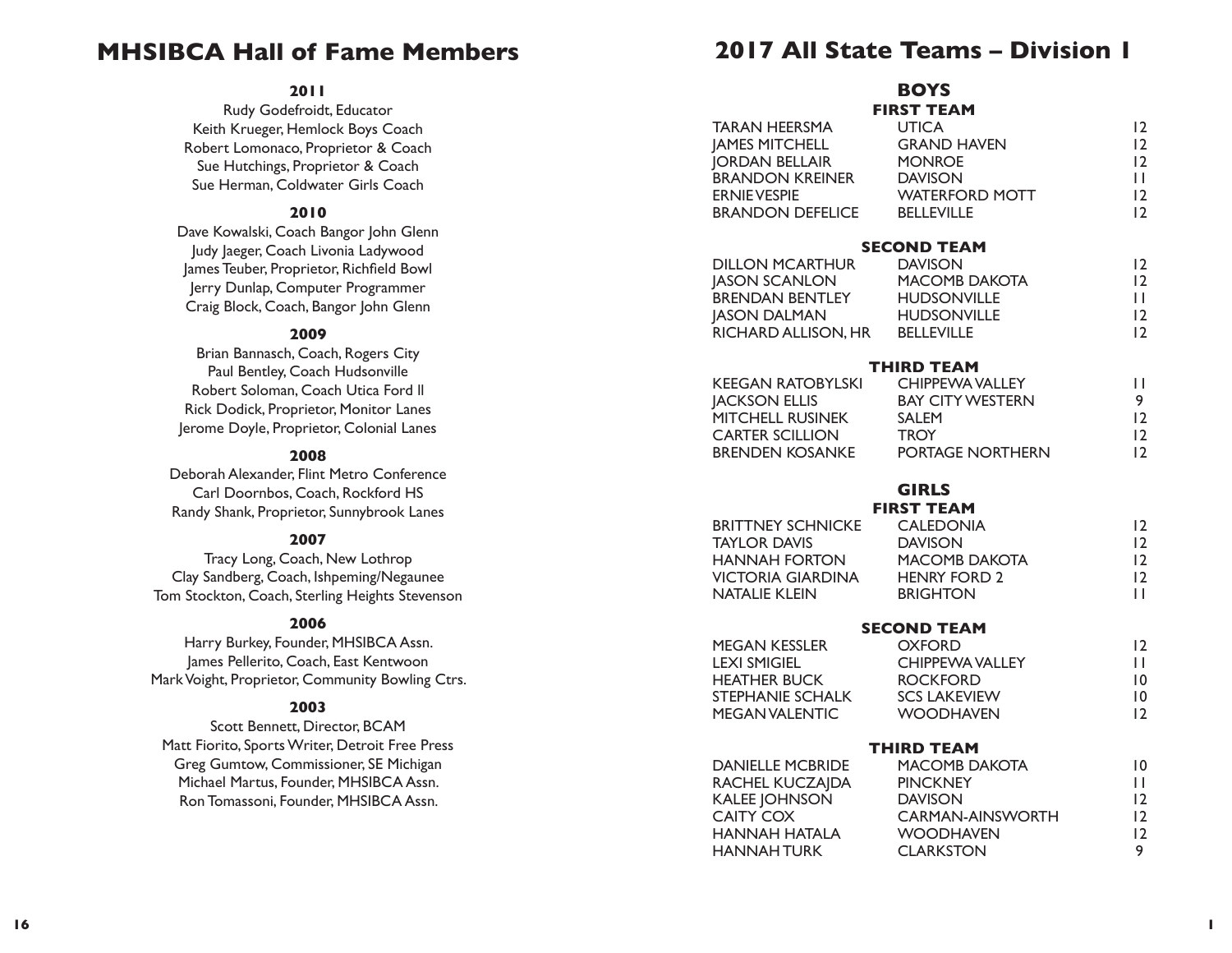## **2017 All State Teams – Division 2**

**BOYS FIRST TEAM**

| <b>DAVID NORTHOUSE</b><br><b>RYAN ZAHARIA</b><br><b>BRENDEN BURGER</b><br><b>TEVON HASTING</b><br><b>NICK DIMITRI</b>                        | <b>BYRON CENTER</b><br><b>SOUTH LYON</b><br><b>CLIO</b><br><b>TECUMSEH</b><br><b>SOUTH LYON</b>                                                            | 12<br>12<br>$\mathbf{H}$<br>12<br>12                      |
|----------------------------------------------------------------------------------------------------------------------------------------------|------------------------------------------------------------------------------------------------------------------------------------------------------------|-----------------------------------------------------------|
| <b>CARSON CLARK</b><br><b>ALEC KEPLINGER</b><br><b>JUSTIN SCHMITZ</b><br><b>AUSTIN ROBISON</b><br><b>TYLER WHITE</b>                         | <b>SECOND TEAM</b><br><b>LOWELL HIGH</b><br><b>COLDWATER</b><br><b>SOUTH LYON EAST</b><br><b>STURGIS</b><br>NEW BOSTON HURON                               | $\mathbf{H}$<br>10<br>12<br>12<br>12                      |
| <b>DRAKE BAZZY</b><br><b>JOHNATHAN COLE</b><br><b>BRYCE MCKERCHIE</b><br><b>AARON LINN</b><br><b>TRAVIS MARCUS</b>                           | <b>THIRD TEAM</b><br><b>NEW BOSTON HURON</b><br>RIVERVIEW COMMUNITY<br><b>KEARSLEY</b><br><b>KEARSLEY</b><br>SOUTH LYON                                    | 0<br>$\mathbf{H}$<br>12<br>12<br>12                       |
| <b>IMARI BLOND</b><br><b>MAKAYLA LANCIONI</b><br><b>ALEXIS ROOF</b><br><b>KAYLEE COLLIER</b><br><b>JORDYN CARROLL</b><br><b>ABIGAIL BIRD</b> | <b>GIRLS</b><br><b>FIRST TEAM</b><br><b>KEARSLEY</b><br>SOUTH LYON EAST<br><b>KEARSLEY</b><br><b>JACKSON</b><br><b>NEW BOSTON</b><br><b>TAYLOR KENNEDY</b> | 9<br>12<br>$\overline{10}$<br>12<br> 0<br>$\overline{10}$ |
| <b>BARBARA HAWES</b><br><b>ANGELA MEADOWS</b><br><b>MADCHEN BREEN</b><br><b>SYDNEY URBEN</b><br><b>MADISON BURDICK</b>                       | <b>SECOND TEAM</b><br><b>KEARSLEY</b><br><b>TAYLOR KENNEDY</b><br><b>REGINA</b><br><b>WAYLAND UNION</b><br><b>CHARLOTTE</b>                                | $\mathbf{H}$<br>12<br>12<br>$\mathbf{H}$<br>$\mathbf{H}$  |
| <b>MICHELLE MAREK</b><br>MICHAELLA MERLO<br><b>BROOKE FORNETTI</b><br><b>RACHEL PIERCE</b><br><b>JAMIE BLEILER</b>                           | <b>THIRD TEAM</b><br><b>CENTER LINE</b><br>NOTRE DAME PREP<br><b>IRON MOUNTAIN</b><br><b>FRUITPORT</b><br><b>JACKSON</b>                                   | 12<br>12<br>12<br>$\mathbf{H}$<br> 2                      |

# **MHSIBCA Hall of Fame Members**

#### **2016**

Todd Reichard, Coach Robert Ploof Jr., Coach Cheryl DeFrance, Coach Ken Richard, Coach Bob Huebel, Proprietor Paul Stuart, Proprietor **2015** Heidi Wrathell, Proprietor & Coach Kendall Krick, Coach Larry Radtke, Coach Susan Hines, Coach Eric Bottrall, Coach John Essenmacher, Jr., Coach **2014** Randy Allen, MHSAA Director of Bowling Bob Ariss, Coach Rusty Thomas, Coach George Pohly, Sports Writer Chris Buryta, Coach Bob Hutchings, Proprieter Penny Stillwagon, Coach Robert Dean Tubbs, Coach Mike Roach, Coach **2013** Tim Bauer, Coach Fred Ringrose, Coach Larry Boyer, Athletic Director Will Kowalski, Sports Writer George Bogden, Coach Skip Kelley, Coach **2012** Jim Gostovich, Coach Jim Salzwedel, Coach Ann Roznowski, Coach Doug Melton, Coach Robert Longrey, Coach Lindy Burton, Coach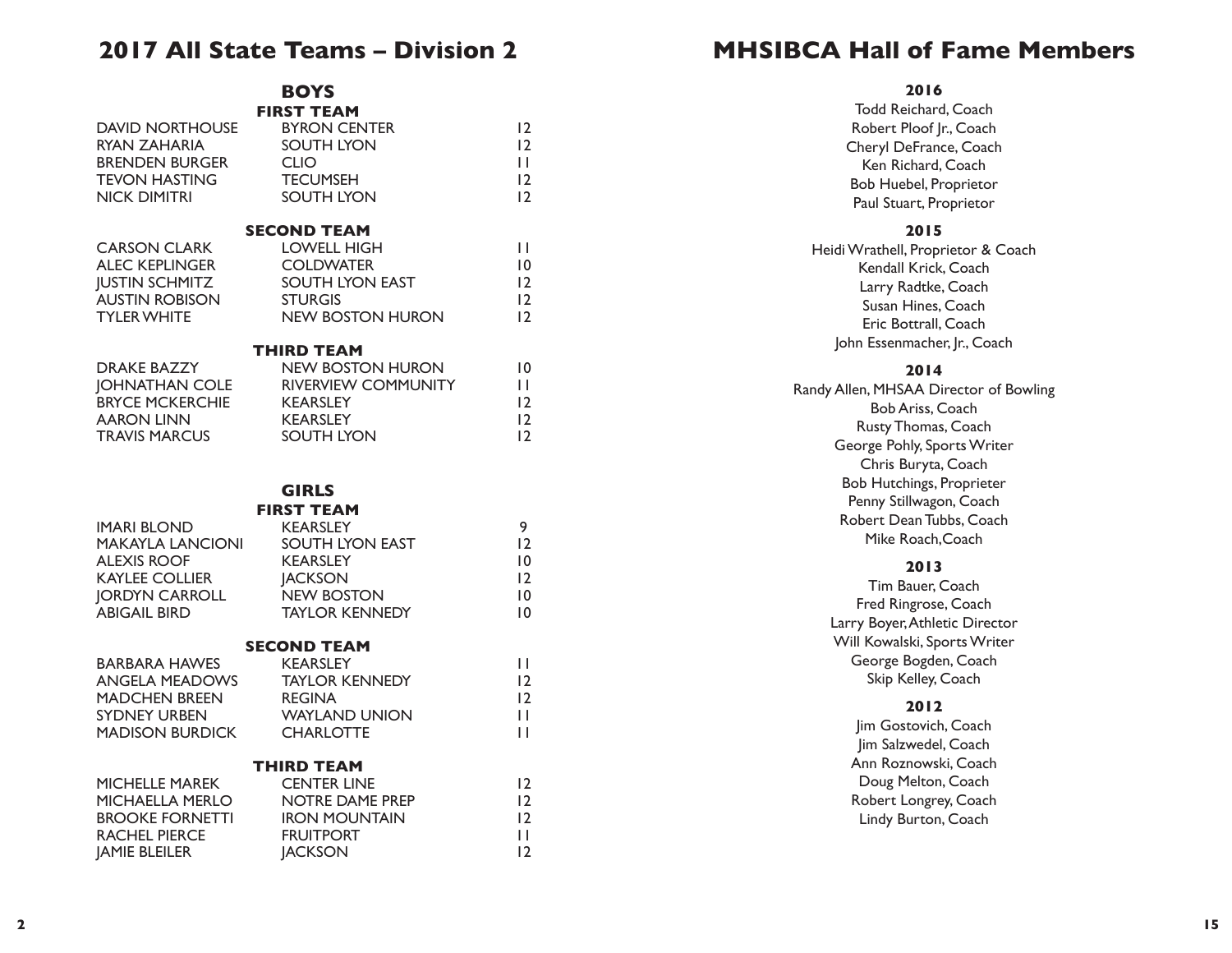# **2017 MHSIBCA Hall of Fame**

## **Ken Roznowski - Bay City John Glenn, Coach**

I was introduced to high school bowling in 2000 when our eldest son, Steven, made the John Glenn "club team" during his freshman year. I started coaching the boys "B" team in 2002 when our second son, Brian, entered high school. My role expanded during the 2003 – 2004 season to include Assistant Girls Varsity Coach, supporting Head Coach Ann (my lovely bride) when high school bowling was finally recognized as a varsity sport in the state of Michigan. After the graduation of our youngest son, Kyle, in 2008, I asked to coach the girls JV team to further support the evolution of the Lady Bobcat program. As you can see, for the Roznowski household, high school bowling has truly been a family affair. In addition to our sons being part of both state championship and state runner up teams, our ladies program has enjoyed a great deal of success. Through 14 years of ladies varsity bowling I am proud to have been a part of 13 Conference Titles, 8 Regional Championships, 14 time State Qualifier (only program in the state of Michigan to have done so), 12 times advancing to the Elite Eight, 7 appearances in the Championship Match, resulting in the 2004 State Championship and 6 State Runner-Ups. I was privileged to work with three hall of fame coaches (Kowalski, Block and Roznowski) during my coaching tenure and it is with great humility that I accept this recognition.

#### **Philip Periard - Birch Run, Athletic Director**

Philip was born and raised in Michigan, grew up in Birch Run, and is proud to call it his hometown. He is a graduate of Birch Run High School (class of 1983), has a Bachelor of Science degree, and a Masters from Saginaw Valley State University. Periard has always enjoyed bowling as a sport and worked in a bowling alley during his time in college. Philip has been Athletic Director and Assistant Principal for 16 years at Birch Run High School. He worked with a group of parents to help promote the interest in high school bowling and the program has grown ever since. Periard is always helping with communication and support at the TVC level for their conference and has attended several of the State finals over the years. The Birch Run boys were Regional Team Champions in 2012, and the Birch Run Girls added Regional Team Championships in 2011 and 2012 to their credentials. In addition to Team Regional Championships, the school has two Regional Boys Singles Championships. The Panther Boys finished as Tournament Finalists in the 2011 State Team Championships, and the Lady Panthers won the 2017 State Team Championships.

# **2017 All State Teams – Division 3**

|                                                  | <b>BOYS</b>                         |                      |
|--------------------------------------------------|-------------------------------------|----------------------|
|                                                  | <b>FIRST TEAM</b>                   |                      |
| <b>GAGE NICKELSON</b>                            | <b>KELLOGGSVILLE</b>                | 12                   |
| <b>JAMES RUOFF</b>                               | <b>PENNFIELD</b>                    | $\overline{10}$      |
| <b>CHAD BIRCHMEIER</b>                           | <b>BIRCH RUN</b>                    | 2                    |
| <b>ADAM JACKSON</b><br><b>MAXWELL JACKSON</b>    | CARO<br><b>PENNFIELD</b>            | 10<br>12             |
|                                                  |                                     |                      |
|                                                  | <b>SECOND TEAM</b>                  |                      |
| <b>JARED BLANCHARD</b>                           | <b>OTSEGO</b>                       | 2                    |
| CHRISTOPHER WAGNER RICHMOND<br><b>SEAN YOUNG</b> | <b>PENNFIELD</b>                    | П<br>П               |
| <b>DYLAN HEBEL</b>                               | <b>DUNDEE</b>                       | П                    |
| <b>DALTON CARL</b>                               | <b>ITHACA</b>                       | $\mathbf{L}$         |
|                                                  | <b>THIRD TEAM</b>                   |                      |
| <b>MATTHEW HOARD</b>                             | <b>ITHACA</b>                       | П                    |
| <b>KRISTOPHER POLK</b>                           | <b>BRIDGEPORT</b>                   | 12                   |
| <b>RYAN SAVILLE</b>                              | <b>JONESVILLE</b>                   | 12                   |
| <b>KYLE SEVERN</b>                               | CARO                                | 10                   |
| <b>QUINN AUTEN</b>                               | <b>DUNDEE</b>                       | 2                    |
|                                                  | <b>GIRLS</b>                        |                      |
|                                                  | <b>FIRST TEAM</b>                   |                      |
| <b>ALYSSA CRAMPTON</b>                           | <b>MARINE CITY</b>                  | 12                   |
| <b>CARLEY VANTIEM</b><br><b>HALEY HOOPER</b>     | <b>GLADWIN</b><br><b>PENNFIELD</b>  | 12<br>$\overline{0}$ |
| <b>CORINNE SCHMALTZ</b>                          | <b>CARO</b>                         | П                    |
| <b>KENDRA GRANDY</b>                             | <b>BIRCH RUN</b>                    | 12                   |
| <b>JESSICA NIEBAUER</b>                          | <b>RICHMOND</b>                     | 12                   |
|                                                  | <b>SECOND TEAM</b>                  |                      |
| <b>KENDYL HOFMEISTER</b>                         | <b>GARBER</b>                       | П                    |
| <b>AUBREE BEAGLE</b>                             | <b>JONESVILLE</b>                   | П                    |
| <b>HEIDI SEELEY</b>                              | <b>ITHACA</b>                       | 12                   |
| <b>JESSICA LAWRENCE</b><br><b>AMY THUEME</b>     | <b>FLAT ROCK</b><br><b>RICHMOND</b> | 2<br>12              |
|                                                  |                                     |                      |
| <b>GABRIELLE FLYNN</b>                           | <b>THIRD TEAM</b><br><b>YALE</b>    | 12                   |
| <b>DENISE BRYCE</b>                              | <b>BIRCH RUN</b>                    | $\overline{10}$      |
| <b>MADISON HOFFMAN</b>                           | <b>BIRCH RUN</b>                    | 10                   |
| <b>ALICIA NEELIS</b>                             | <b>BRIDGEPORT</b>                   | 12                   |
| <b>MEGAN ELWELL</b>                              | <b>PENNFIELD</b>                    | П                    |
| <b>EMILY FELDTEN</b>                             | <b>COLOMA</b>                       | 9                    |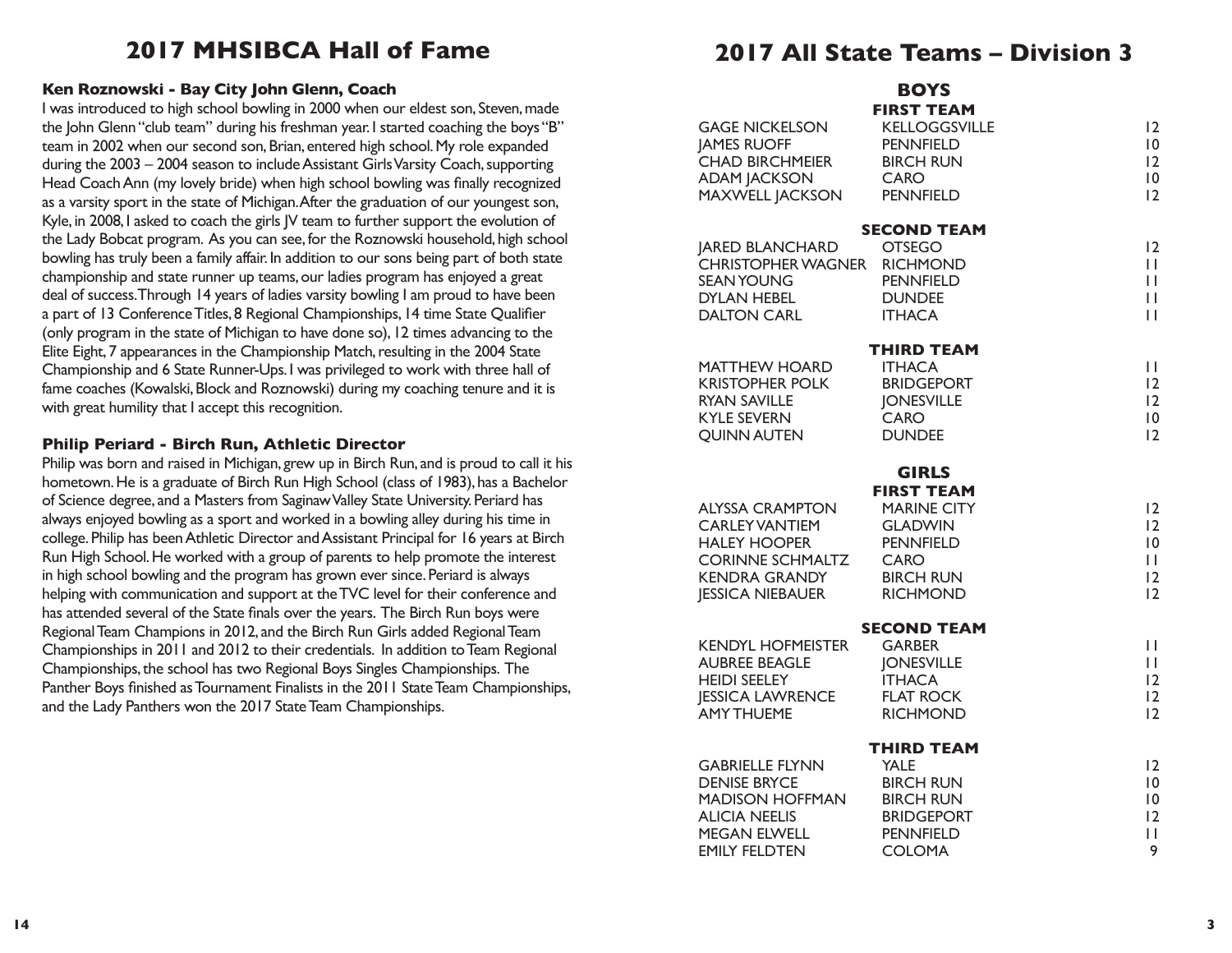## **2017 All State Teams – Division 4**

**BOYS FIRST TEAM**

| <b>KOREY REICHARD</b><br><b>CODY JOHNSTON</b><br><b>BRANDON HYSKA</b><br><b>KYLE TUTTLE</b><br><b>CONNER LACKEY</b>                                               | <b>VANDERCOOK LAKE</b><br><b>SANDUSKY</b><br><b>BRONSON</b><br><b>ST. CHARLES</b><br><b>VANDERCOOK LAKE</b>                             | 10<br>$ 2\rangle$<br>10<br>12<br>$ 0\rangle$                |
|-------------------------------------------------------------------------------------------------------------------------------------------------------------------|-----------------------------------------------------------------------------------------------------------------------------------------|-------------------------------------------------------------|
| <b>CHASE ELKINS</b><br><b>ZACHERY CECIL</b><br><b>JARED JAGOTKA</b><br><b>BEN VANOCHTEN</b><br><b>RYAN WISMAN</b>                                                 | <b>SECOND TEAM</b><br><b>GRASS LAKE</b><br><b>VANDERCOOK LAKE</b><br>SANDUSKY<br><b>BAY CITY ALL SAINTS</b><br><b>BRONSON</b>           | 12<br>12<br>$\overline{2}$<br>12<br>10                      |
| <b>DRAKE MCFARLAND</b><br><b>LUKE CANTRELL</b><br>GRANT HUEBEL<br>TYLERATE<br>ETHAN PITCHER SAINT LOUIS<br>NOAH GRZEGORCZYK BAY CITY ALL SAINTS                   | <b>THIRD TEAM</b><br><b>ST. CHARLES</b><br><b>GENESEE</b><br><b>OSCODA</b><br>TYLER WATKINS WHITTEMORE-PRESCOTT                         | $\overline{0}$<br>П<br>Ш<br>9<br>12<br>12                   |
| MACKENZIE JOHNSON VANDERCOOK LAKE<br><b>PAIGE KORTZ</b><br>CHASTA GANSKE<br>KEI SEY MOOS<br><b>KELSEY MOORE</b><br><b>KAYCEE PAKSI</b><br><b>MELISSA STEINBIS</b> | <b>GIRLS</b><br><b>FIRST TEAM</b><br><b>NAPOLEON</b><br><b>ROGERS CITY HS</b><br>NEW LOTHROP<br><b>SAINT LOUIS HS</b><br><b>BAD AXE</b> | 10<br>12<br>10<br>12<br>12<br>12                            |
| <b>KODI O'BOYLE</b><br>ASHLYN FRANCKOWIAK GENESEE<br>ADRIENNE SPRANGER<br><b>SYDNEY COE</b><br><b>ASHLEY TOSTIGE</b>                                              | <b>SECOND TEAM</b><br><b>SAINT LOUIS HS</b><br><b>REESE</b><br><b>NAPOLEON</b><br>SANDUSKY                                              | $\overline{2}$<br>H<br>$\mathbf{H}$<br>$\overline{2}$<br>12 |
| <b>ARIEL ROBINSON</b><br><b>EMILY THELEN</b><br><b>JAZMIN MILKS</b><br><b>RACHAEL HARRIS</b><br><b>ERICA JONES</b>                                                | <b>THIRD TEAM</b><br><b>VANDERCOOK LAKE</b><br><b>SAINT LOUIS HS</b><br><b>SAINT LOUIS HS</b><br><b>NAPOLEON</b><br><b>SANDUSKY</b>     | 2 <br> 2 <br>П<br>$\overline{2}$<br>12                      |

# **2017 MHSIBCA Hall of Fame**

#### **Eric Painter - Flat Rock, Coach**

Painter was introduced to the sport of bowling by his mother and father. They moved to Michigan in 1962, and his mom took a job with Flat Rock Lanes. His first coaching experience came at the age of 16 in the AJBC youth leagues. Eric later attended Ferris State University where he studied Law Enforcement, and was a member of the Men's Bowling Team. After some time, he retired from law enforcement and went to work for Flat Rock Schools. Painter started the boys and girls bowling program as a club sport, eventually bringing it to a recognized varsity sport in 2006, and was key in getting the conference bowling league started. Soon after, he became Athletic Director of Flat Rock High School in 2006. Eric was the coach of the varsity bowling program for 12 years, leading them to Regional Team Championships in 2010, 2011, 2012, and 2017. In the State Team Championships, they finished in the 2009 Elite Eight, and 2011 Final Four. He has had multiple bowlers qualify for State Singles Finals, including John Leroux who finished 2nd overall in 2011.

#### **Michael Balentine - Flint Northwestern, Coach**

Mike was introduced to the sport of bowling by his father, and attended Dover High School in Delaware. He also attended Delaware State University, where he was a member of the Men's Bowling Team. Belentine came to Michigan for tryouts with the Detroit Lions and has lived here ever since. He is a successful bowler in his own right with thirty-one 300 games, and four 800 series. His daughter was bowling for Flint Northern High School and he decided to assist in coaching. After she graduated, he decided to stay on to help the program. Mike has been coaching at Flint Northern / Flint Northwestern since 1999 and has obtained his USBC Level One Coaching Certification. During that time his teams have won 2 Saginaw Valley Conference Team Champions (Girls 2007, Boys 2008), and in 200, he led his boys team to 4th in the State Team Finals. Balentine coached Alona Tipton to State Singles Finals Runner-Up, and Brian Harris to a Regional Singles Championship. His bowling teams practice at Colonial Lanes in Flushing, where Jerry Doyle (Proprietor) has supported him and the team. He has been working with Don Woods and Dale Thames for many years to keep bowling in Flint high schools supported and competitive. Mike has always enjoyed working with the kids and has helped secure over a dozen scholarships for bowlers graduating from his program. Mike is staple in the Flint bowling community and is greatly deserving of this recognition.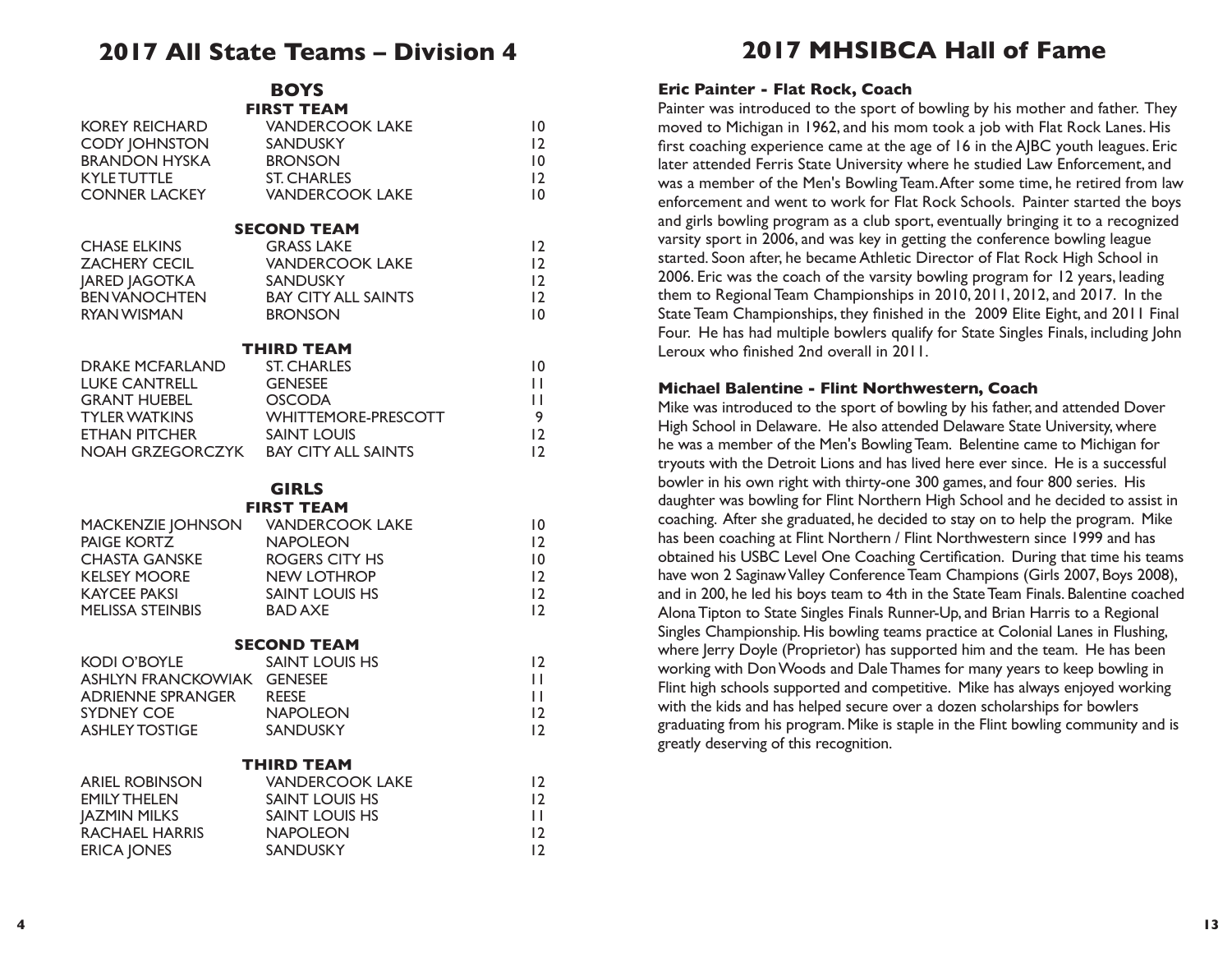# **2017 MHSIBCA Hall of Fame**

## **Claude (JR.) Lafnear - Oxford, Coach BOYS**

Bowling has been in my family for as long as I can remember. Both my parents bowled and many Aunts and Uncles. Most of my early dates with my wife of 32 years were at a bowling center. Nearly all of my close friends are bowlers. It made sense that I would teach my son and daughter to bowl at an early age. It was at Collier Lanes in 2004 when my son and a couple of his friends saw a high school match and asked if we could start a Oxford high school program. After talking with the AD at Oxford we formed a club and my life changed forever. In year 2 we were accepted as a varsity sport and were off to the races. I was very luck to have Steve Burgess and Fred Heichel say, "yes" to helping and they have never left my side. With their help and the support of Collier Lanes owners and staff we have built a very solid program. We have 7 conference titles: we have been state finalist and semi finalist in team. We have won a county championship and won 3 regional titles. We have sent 15 different bowlers to state and had 11 teams make it to states. We have had 4 different bowlers toss 300 games while in high school (2 boys, 2 girls). We have had many bowlers return as adults to bowl in adult leagues. I love watching them succeed as adults knowing we played a small role in their success. That's both on and off the lanes. I would also like to say we have had a great time getting to know the parents and grandparents of many bowlers. We are like a big family and I always enjoy seeing them in the Oxford Community. Our goal when we started was to teach the kids to love the game of bowling, show sportsmanship at all times, and represent the school and their families in a manner they would be proud of. We asked them to work hard at achieving their goals. Being inducted to the Hall of Fame means we are meeting those goals. I accept this honor on behalf of the program and my Family. I am truly honored.

## **Frank Gulczinski - LeFevre's Family Bowl, Proprietor**

It is said one of the best things about working is that you are happy. Thanks to the LeFevre family for having local high schools at their centers. This gave me the opportunity to work with high school teams, coaches, parents and bowlers. Knowing I was able to contribute was satisfaction in my job. Anything I could do to help develop young bowlers was my goal. I started bowling at the age of nine and at seventy one enjoy it more than ever. I am retired from the day to day operation of the center, but will help when needed. Throught the years of meeting and working with bowlers I have made many, many friends and they will always be a part of my life.

#### **BOYS DIVISION 1**  TARAN HEERSMA UTICA ERNIE VESPIE WATERFORD MOTT NICHOLAS WARREN FLUSHING ROBERT REZEPPA STERLING HTS STEVENSON LUCAS TREECE CHIPPEWA VALLEY JACOB HILL BELLEVILLE DYLAN BENTLEY BELLEVILLE DAVID HESS CANTON SAL CIATTI FARMINGTON HARRISON JONAH KIEFER BAY CITY WESTERN ALEX MATTSON SALEM JOSEPH YARMAK HARTLAND MATHIEU MONDRO CANTON RYAN DARNELL NORTH FARMINGTON WYATT MAISON CHIPPEWA VALLEY RYAN GONYEA SALEM BRENDAN DESANTIS DELA SALLE BRADLEY RAGO, DELA SALLE NATHAN GEDDES DETROIT CATHOLIC **CENTRAL** SHANE MESSINA, TROY KYLE CRESCENTI, L'ANSE CREUSE NORTH ZACKARY FIRESTONE UTICA SEAN EBBEN DETROIT CATHOLIC **CENTRAL** ALEX ROELANT DETROIT CATHOLIC **CENTRAL** JOE JESSOP, DETROIT CATHOLIC **CENTRAL** ANDREW THATCHER SCS LAKEVIEW JACOB NAHED, DELA SALLE TYLER DEJONGE, ZEELAND EAST **BOYS DIVISION 2**  JACOB BROPHY TAYLOR KENNEDY TEVON HASTINES TECUMSEH LORENZO VITALE BLOOMFIELD HILLS BROTHER RICE GREYSON GILLET MARSHALL JUSTIN SCHMITZ SOUTH LYON EAST AUSTIN NEVITT SOUTH LYON MARCUS DYSON RIVERVIEW COMMUNITY JACOB STEWART BAY CITY JOHN GLENN ALEX ZOHARSKI WARREN WOODS TOWER CI CONROY **JACKSON NORTHWEST** TYLER WHITE NEW BOSTON HURON DAVID CLARK NEW BOSTON HURON TYLER NEWMAN COLDWATER JOHN VREEMAN VICKSBURG CAMERON HAASE VICKSBURG JEFFREY BACON MARYSVILLE TYLER KOLASSA LINCOLN **BOYS DIVISION 3**  GAGE NICKELSON KELLOGGSVILLE CHAD BIRCHMEIER BIRCH RUN JONATHON DEAN MARINE CITY BENJAMIN BALL COLOMA JOSEPH KREUSEL MARINE CITY **BOYS DIVISION 4**  ZACHERY CECIL VANDERCOOK LAKE CODY JOHNSTON SANDUSKY JOHN KORTZ NAPOLEON DAWSON MILKS ST. LOUIS AARON TRUDEAU NAPOLEON KYLE TUTTLE ST. CHARLES JUSTIN WELLER BAY CITY ALL SAINTS ZACH WHITE HANOVER-HORTON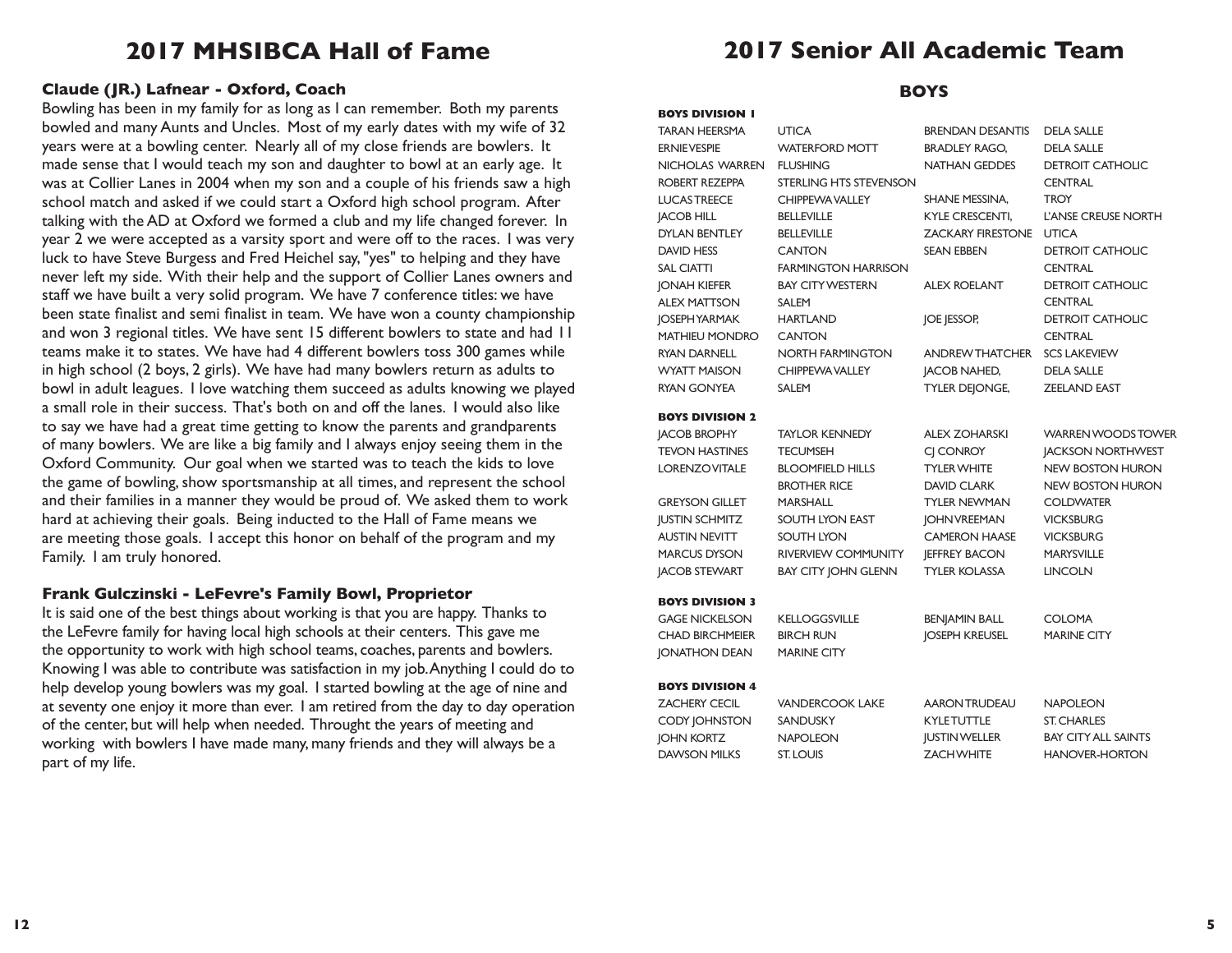## **2017 Senior All Academic Team**

## **GIRLS**

#### **GIRLS DIVISION 1**

BRITTNEY SCHNICKE CALEDONIA MEGAN VALENTIC WOODHAVEN KALEE IOHNSON DAVISON HANNAH FORTON MACOMB DAKOTA CAITY COX CARMAN-AINSWORTH MEGHAN MACUNOVICH CANTON ABBY MAYER SALINE ALAINA MILLER WOODHAVEN ALEXIS JANKOWIAK UTICA MACKENZIE WIERSMA HUDSONVILLE MOLLY PATTERSON PINCKNEY LEAH BOUCHA SALEM AMY GOLEMBIEWSKI DEARBORN

EMILY ZALENKO NORTH FARMINGTON ASHLEY TOMCZAK GRAND BLANC OLIVIA STEPHENSON DAVISON SARA HANSON WATERFORD MOTT KAYLA YENSHAW CLARKSTON HALEY COCHRAN GRAND BLANC TAYLOR FISETTE SCS LAKEVIEW ASHLYNN TOLES NORTH FARMINGTON MARIA PIZZO MERCY ARIANNA TROIA ROMEO JENNIFER BURGESS L'ANSE CREUSE NORTH JEANNA WASHINGTON MERCY

EMMA DEBEAUSSAERT UTICA

#### **GIRLS DIVISION 2**

| ERICA GEML                         | <b>WARREN WOODS TOWER</b> | <b>MARIA SANCHEZ-</b>  | NOTRE DAME PREP            |
|------------------------------------|---------------------------|------------------------|----------------------------|
| <b>MADCHEN BREEN</b>               | <b>REGINA</b>             | <b>RODRIGUES</b>       |                            |
| NINA SZALKIEWICZ                   | REGINA                    | KATHERINE SPENGLER     | NOTRE DAME PREP            |
| ELISABETH PATTON                   | <b>ADRIAN</b>             | NICOLE SAWLE           | SOUTH LYON                 |
| <b>DELANEY HENRY</b>               | <b>ADRIAN</b>             | MYA PRICE              | SOUTH LYON                 |
| ALICIA SWEENEY                     | WAYLAND UNION             | ODERA NEWTON           | SOUTH LYON                 |
| <b>MARY TINDALL</b>                | SOUTH LYON EAST           | <b>VICTORIA AUGER</b>  | <b>BAY CITY JOHN GLENN</b> |
| MADISON KLOTZ                      | <b>NEW BOSTON HURON</b>   | <b>VALENTINA JEREZ</b> | MARSHALL                   |
| <b>MELISSA STEIN</b>               | <b>CENTER LINE</b>        | SARA PARKS             | <b>MARSHALL</b>            |
| <b>MICHELLE MAREK</b>              | <b>CENTER LINE</b>        | ELAYNA MOREAU          | <b>MARSHALL</b>            |
| RACHEL ALFLEN                      | NOTRE DAME PREP           | <b>CASSIDY WOLFF</b>   | <b>COLDWATER</b>           |
| MAKAELLA CARUTH                    | NOTRE DAME PREP           | <b>KAYLEE COLLIER</b>  | <b>JACKSON</b>             |
| ALEXANDRA BAYLISS                  | NOTRE DAME PREP           | <b>JAMIE BLEILER</b>   | <b>JACKSON</b>             |
| KATHARINE LAWRENCE NOTRE DAME PREP |                           | KYLIE KALLEWARD        | <b>VICKSBURG</b>           |
| <b>MICHAELLA MERLO</b>             | NOTRE DAME PREP           | <b>BIANCA GADSON</b>   | <b>FERNDALE</b>            |
|                                    |                           |                        |                            |
| <b>GIRLS DIVISION 3</b>            |                           |                        |                            |
| <b>CARLEY VANTIEM</b>              | <b>GLADWIN</b>            | MEGAN WILCOXON         | YALE                       |

| CARLET VAINTIEM         | GLADVVIN         | <u>ITEGAIN YYILUUAUIN</u> | IALE                         |
|-------------------------|------------------|---------------------------|------------------------------|
| KENDRA GRANDY           | <b>BIRCH RUN</b> | NICOLE SEVERN             | CARO                         |
| <b>IESSICA NIEBAUER</b> | <b>RICHMOND</b>  | MEGAN AALBERTS            | <b>OTSEGO</b>                |
| <b>HEIDI SEELEY</b>     | <b>ITHACA</b>    | <b>IESSICA POWERS</b>     | <b>OTSEGO</b>                |
| <b>IESSICA LAWRENCE</b> | <b>FLAT ROCK</b> | KYLEE KUNSE               | CARO                         |
| AMY THUEME              | <b>RICHMOND</b>  | <b>VERONICA POWERS</b>    | <b>OTSEGO</b>                |
| <b>GABRIELLE FLYNN</b>  | YALE             | <b>KEAGAN GIMENEZ</b>     | <b>JONESVILLE</b>            |
| <b>KASIDEY EASLICK</b>  | <b>GLADWIN</b>   | <b>EMILY TANIS</b>        | <b>WYOMING KELLOGGSVILLE</b> |
| <b>HAYLEE SIGAFOOSE</b> | <b>ITHACA</b>    |                           |                              |

#### **GIRLS DIVISION 4**

| <b>CLARA ALVAREZ</b>  | <b>BAY CITY ALL SAINTS</b> |
|-----------------------|----------------------------|
| PENNY BIGHAM          | <b>HANOVER-HORTON</b>      |
| SYDNEY COE            | <b>NAPOLEON</b>            |
| <b>RACHAEL HARRIS</b> | <b>NAPOLEON</b>            |
| <b>PAIGE KORTZ</b>    | <b>NAPOLEON</b>            |
| <b>MAYA MYERS</b>     | <b>CROSSROADS</b>          |
|                       | <b>CHARTER ACADEMY</b>     |
| <b>KODI O'BOYLE</b>   | SAINT LOUIS HS             |
| <b>KAYCEE PAKSI</b>   | SAINT LOUIS HS             |

ALLISON RASMUSSEN HANOVER-HORTON TAYLOR RICHMOND JACKSON LUMEN CHRISTI MICHAELA SCHNEIDER JACKSON LUMEN CHRISTI<br>EMILYTHELEN SAINT LOUIS HS SAINT LOUIS HS KATIE WENDLOWSKY CROSSROADS CHARTER ACADEMY MACEY WYMER SAINT LOUIS KIMBERLY KULIGOWSKI DRYDEN

# **Michigan High School Interscholastic Bowling Coaches Association**

# **2017 Coach of the Year**

## **DIVISION I**

BOYS COACH Gerald Croteau Flushing

GIRLS COACH Casey Schichtel Hudsonville

## **DIVISION II**

BOYS COACH Walter Dyer Byron Center

GIRLS COACH Ann & Ken Roznowski Bay City John Glenn

## **DIVISION III**

BOYS COACH Mike Roach Pennfield

GIRLS COACH Lynsey Molinaro Jonesville

## **DIVISION IV**

BOYS COACH Roger Wisman Bronson

GIRLS COACH Judy Bauer Bay City All Saints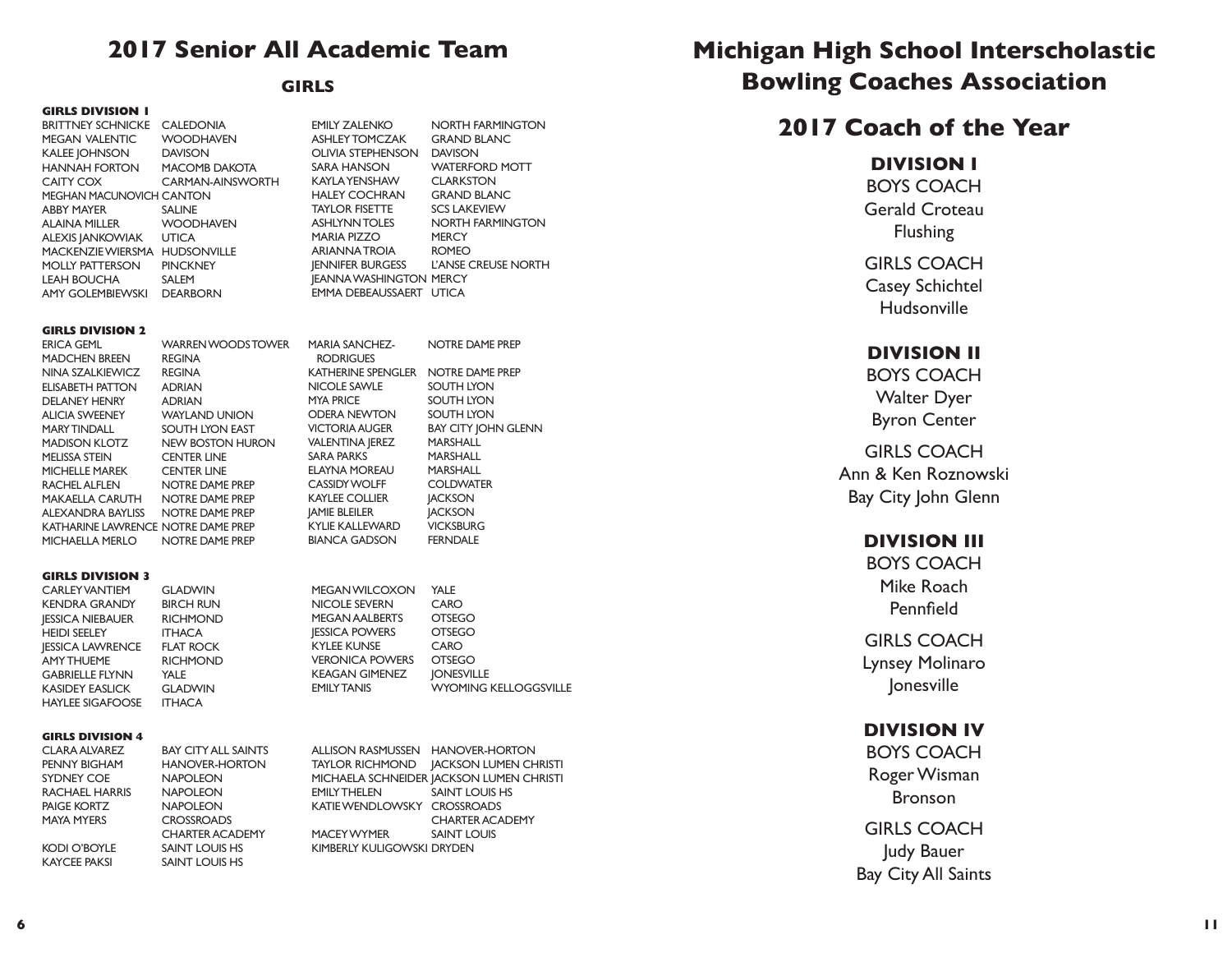## **2016 Detroit Free Press Dream Team**

### **BOYS**

JORDAN NUNN – FLINT CARMAN AINSWORTH - **MR. BOWLING** CHASE KAUFMAN – SWARTZ CREEK JACOB KERSTEN – CLARKSTON CHAD STEPHEN – FLINT KEARSLEY AUSTIN KRAEMER – RIVERVIEW RICHARD KYLE HAYES – L'ANSE CREUSE NORTH

### **GIRLS**

HANNAH PLOOF – FLINT KEARSLEY - **MISS BOWLING** EMMA DAVIS – HANOVER HORTON SABRINA BALL – COLOMA SAMANTHA GAINOR – L'ANSE CREUSE NORTH JULIA HUREN – WESTLAND JOHN GLENN ALANA WIRGAU – ROGERS CITY

## **2015 Detroit Free Press Dream Team**

## **BOYS**

SAMUEL BRANDT – FREMONT – **MR. BOWLING**  ZACH FENBY – ST. LOUIS COLLIN FOX – CHARLOTTE ANTHONY KELLEY – FLINT KEARSLEY JEFF MEDINA – LUDINGTON DERRICK D. NORMAN JR. – SAGINAW HERITAGE

## **GIRLS**

ALLISON MORRIS – ANN ARBOR HURON – **MISS BOWLING**  REBECCA BANNASCH – ROGERS CITY JULIANA ZACCARELLA – MONROE PAIGE ASHLEY HUEBEL – OSCODA KYLEIGH MCCARTHY – UNIONVILLE- SEBEWAING KAYLA EMMENDORFER – FLINT KEARSLEY

## **2014 Detroit Free Press Dream Team**

## **BOYS**

ALEX OUELLETTE – BAY CITY JOHN GLENN – **MR. BOWLING** ALEC NUNN – WARREN FITZGERALD CODY VINCENT – OWOSSO COREY DANIELS – JACKSON NORTHWEST ANDREW VENTURINI – UTICA MATT KILBERG – ISHPEMING

## **GIRLS**

JORDAN RICHARD – TECUMSEH – **MISS BOWLING** LAUREN MCKOWEN – TECUMSEH MELISSA SLEDA – SANDUSKY HANNAH CHASE – ALMA MARLOREE AMBS – VANDERCOOK LAKE KELSEA REICHARD – VADERCOOK LAKE

# **2017 MHSIBCA Scholarships**

*MHSIBCA Division Award Recipients* 

Tyler DeJonge Zeeland East Sara Hanson Waterford Mott Michaella Merlo Notre Dame Prep Jeffery Bacon Marysville Jonathon Dean Marine City Megan Wilcoxon Yale Cody Johnston Sandusky Emily Thelen St Louis

*Ron Tomassoni Award Recipient* Caity Cox Carman Ainsworth

*Matt Fiorito Award Recipient* Robert Rezeppa Stevenson Sterling Heights

# **MHSIBCA Scholarship Contributors**

**WE WOULD LIKE TO THANK ALL THE INDIVIDUALS, COMPANIES, PROPRIETORS, AND VARIOUS TOURNAMENTS THAT HAVE CONTRIBUTED TO THE SCHOLARSHIP THIS SEASON.**